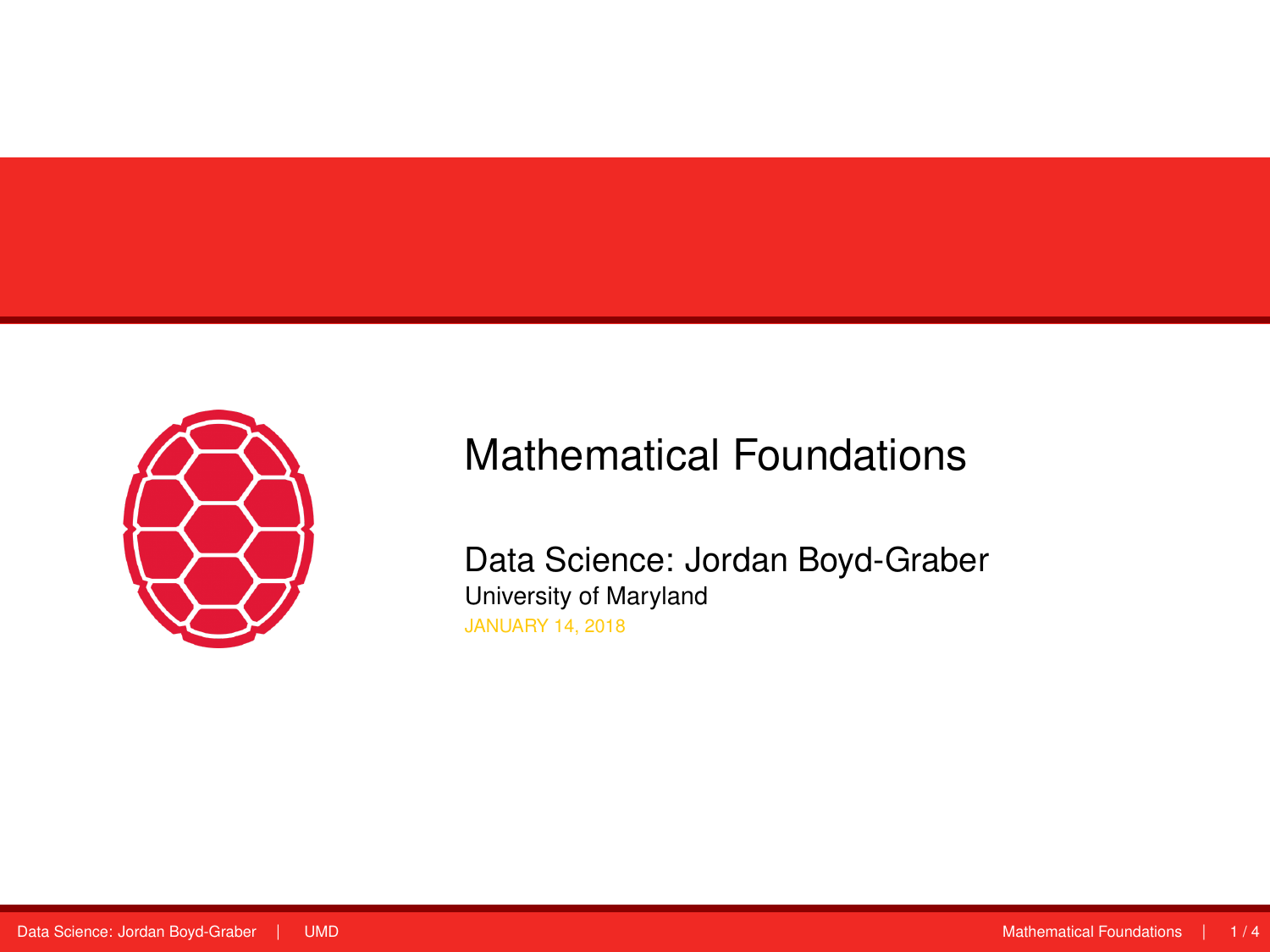#### **Preface: Why make us do this?**

- Probabilities (along with statistics) are the language we use to describe data
- A reasonable (but geeky) definition of data science is how to get probabilities we care about from data
- Later classes will be about how to do this for different probability models
- But first, we need key definitions of probability (and it makes more sense to do it all at once)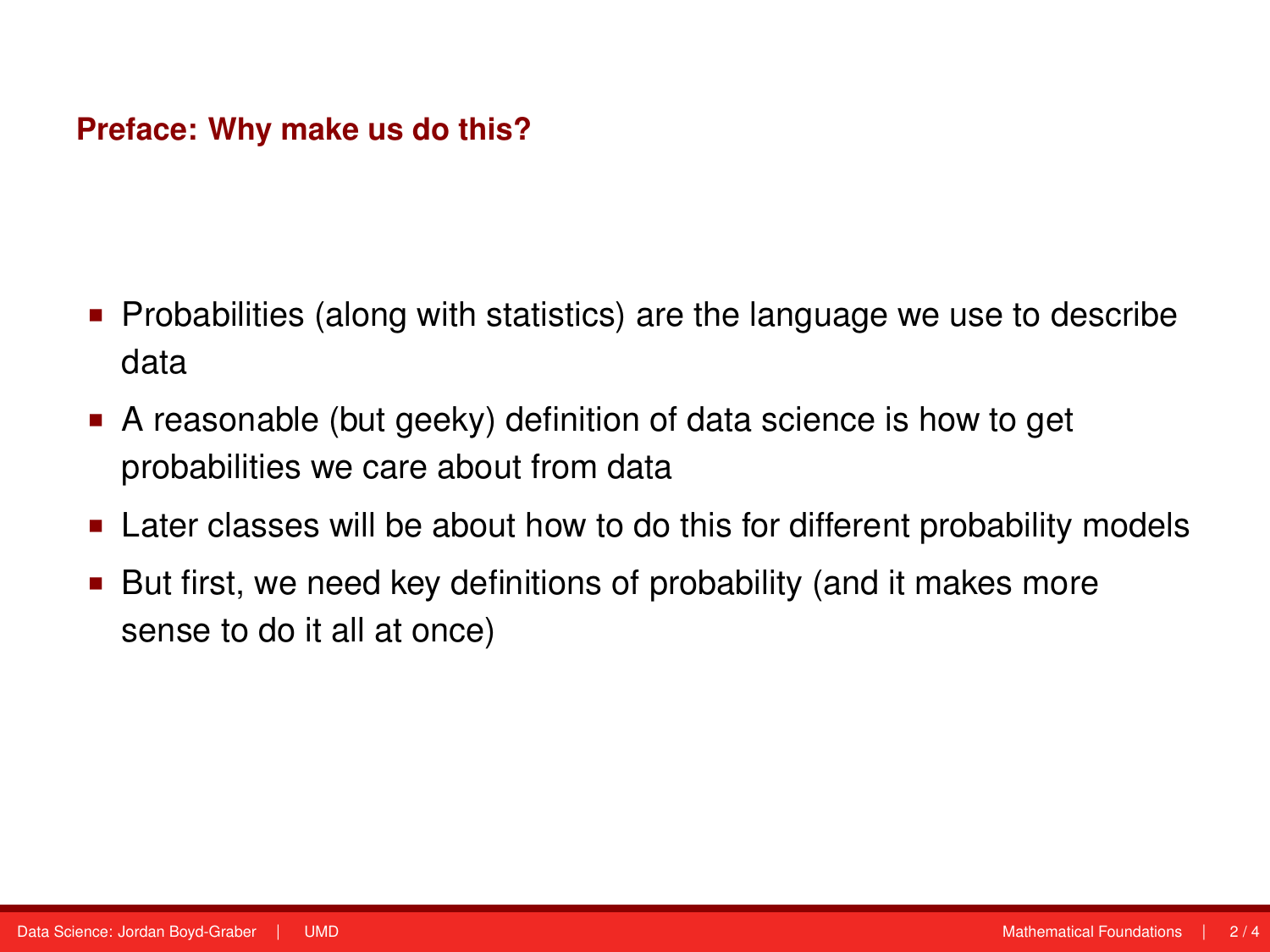#### **Preface: Why make us do this?**

- Probabilities (along with statistics) are the language we use to describe data
- A reasonable (but geeky) definition of data science is how to get probabilities we care about from data
- Later classes will be about how to do this for different probability models
- But first, we need key definitions of probability (and it makes more sense to do it all at once)
- So pay attention!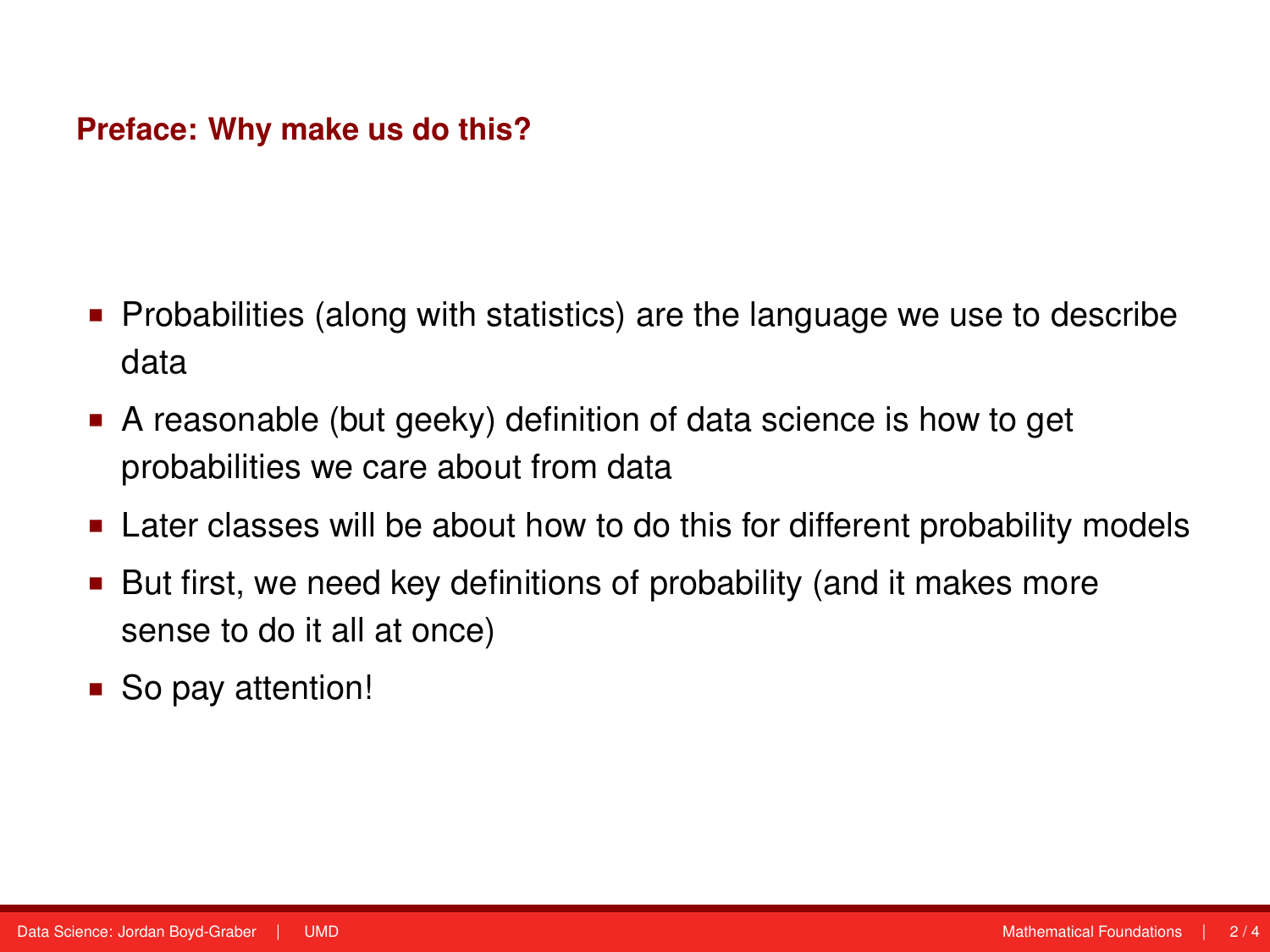## **By the end of today . . .**

- You'll be able to apply the concepts of distributions, independence, and conditional probabilities
- You'll be able to derive joint, marginal, and conditional probabilities from each other
- You'll be able to compute expectations and entropies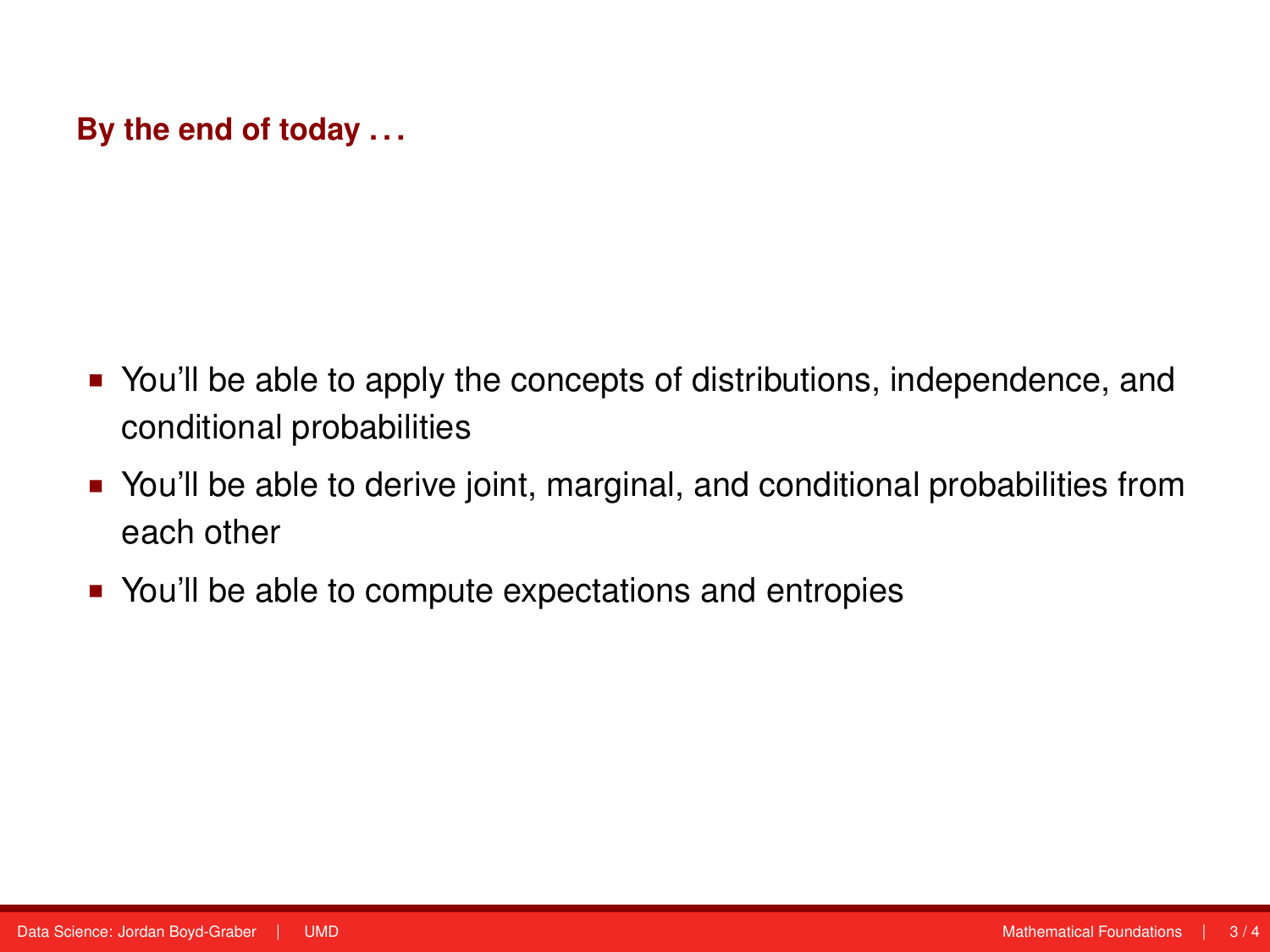## **Engineering rationale behind probabilities**

- **Encoding uncertainty** 
	- Data are variables
	- □ We don't always know the values of variables
	- □ Probabilities let us reason about variables even when we are uncertain